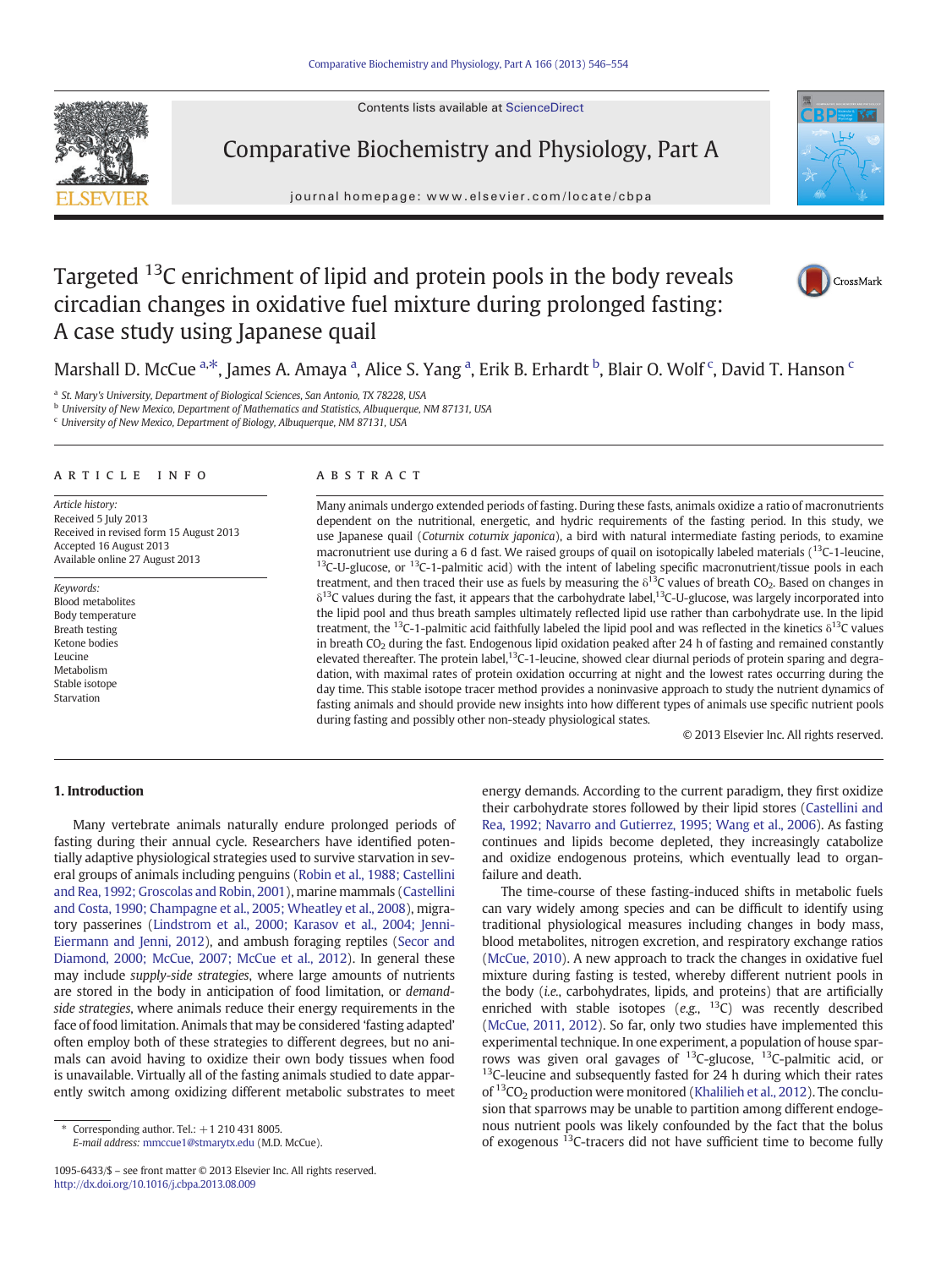<span id="page-1-0"></span>integrated into the tissue pools. In the other experiment, three populations of mice were raised to adulthood on diets enriched with <sup>13</sup>C-glucose, <sup>13</sup>C-palmitic acid, or <sup>13</sup>C-leucine tracers and then fasted for 72 h ([McCue and Pollock, 2013\)](#page-8-0). That study revealed clear transitions in nutrient partitioning during starvation including a crash in carbohydrate oxidation followed by a coincidental spike in lipid oxidation and protein sparing. As fasting progressed, the mice exhibited a gradual transition toward increased reliance on protein catabolism and oxidation. These sequential changes in substrate oxidation were generally similar to those seen in animals able to tolerate comparatively long periods of fasting although they occurred over a much shorter time scale in mice. Given our existing data sets, it remains unclear whether this sequence in fuel switching is part of some universal starvation response.

Compared to birds that have been identified as being relatively well adapted to fasting (penguins) and birds that may succumb to starvation after one day (house sparrows), quail probably exhibit some intermediate ability to tolerate starvation. The goal of the present study was to examine fasting-induced changes in fuel oxidation over these intermediate periods (up to 6 d), in Japanese quail using  $^{13}$ C-labeling of body tissues and analysis of exhaled breath  $^{13}CO<sub>2</sub>$ . Japanese quail have become a popular model organism for studying the physiological effects of food limitation [\(Sartori et al., 1995](#page-8-0)), particularly in context of their ability to exhibit starvation-induced heterothermy to minimize energy expenditure ([Hohtola et al., 1991; Ben-Hamo et al., 2010;](#page-7-0) [Hohtola, 2012\)](#page-7-0), yet little is known about fuel switching in these animals during fasting. Quail are known to tolerate starvation for as long as 21 d [\(Sartori et al., 1995](#page-8-0)), however most studies focus responses to more ecologically relevant periods lasting up to one week.

In order to ensure that their tissues became isotopically enriched, the quail in this study were raised from chicks on diets supplemented with one of three artificially  $^{13}$ C-labeled molecules (*i.e.*, fatty acid, amino acid, or monosaccharide). The idea for this experimental approach was developed following studies where pigeons were subjected to a switch between C3- and C4-plant based diets and exhaled <sup>13</sup>C values were used to partition between endogenous and exogenous nutrient oxidation in pigeons [\(Hatch et al., 2002a, 2002b\)](#page-7-0). The major difference is that this methodology avoids the 'scrambled egg premise' (sensu [\(Kelly and Martinez del Rio, 2010; Saris et al., 1993; Van Der](#page-7-0) [Merwe, 1982](#page-7-0))) where  $13C$  atoms are distributed roughly equally among classes of macronutrients, and it can thus be used to track the fates of individual classes of macronutrients. We hypothesized that changes in  $^{13}CO_2$  excretion during fasting would enable us to identify changes in the types of endogenous substrates that quail oxidized as fasting progressed and that these changes would fit the typical pattern of fuel switching in animals. In particular, we predicted that  ${}^{13}CO<sub>2</sub>$ excretion in  $^{13}$ C-glucose-raised quail would be elevated during the initial phases of starvation and would be followed by a clear period of elevated  $^{13}CO_2$  excretion in the  $^{13}C$ -palmitic-acid raised quail. We also predicted that  ${}^{13}CO_2$  excretion would remain low in the  ${}^{13}C$ -leucineraised quail during most of the fasting period and then rise exponentially during the latter phases, although we did not have any clear predictions about the specific timing of each of these events. We also monitored changes in body mass  $(m_b)$ , body temperature  $(T_b)$ , and circulating metabolites during fasting to observe how changes in these variables overlapped with changes in substrate oxidation.

#### 2. Materials and methods

#### 2.1. Animals

Day-old, male Japanese quail, Coturnix japonica ( $n = 60$ ) were purchased from Diamond H Ranch in Bandara, Texas in November 2012. The chicks were raised communally in the laboratory under a photoperiod of 14 h light and 10 h dark and relative humidity of 20–40% in the laboratory. Ambient temperature was held at 35 °C during the first week and then reduced to 33 °C during the second week. Nature Wise Chick Starter (Nutrena, Minneapolis, MN, USA) crumbles and water were provided ad libitum. At two weeks of age (approximately 60–70 g), each quail was uniquely marked with numbered plastic leg bands and relocated into  $80 \times 40 \times 60$  cm (L  $\times$  W  $\times$  H) stainless steel cages where they were maintained in smaller groups of 4 to 6. The ambient temperature was reduced to 30 °C but the photoperiod and relative humidity remained the same during the remainder of the study.

#### 2.2. Nutrient oxidation and VCO<sub>2</sub> trial

At two weeks of age, 36 quail chicks were randomly selected to participate in the isotope enrichment trial. This population was further divided into three experimental groups (i.e., leucine, glucose, or palmitic acid) containing 10 quail each and a control group consisting of six quail. All of these quail continued to consume the chick crumble diet over the subsequent six weeks, but the diets of the quail belonging to the experimental groups were enriched with one of three isotope tracers, <sup>13</sup>C-1-leucine, <sup>13</sup>C-U-glucose, or <sup>13</sup>C-1-palmitic acid (99% pure; Cambridge Isotopes, Cambridge MA, USA), with the intent of specifically labeling the protein, carbohydrate and lipid pools, respectively. The  $13C$ -U-glucose was dissolved in tap water at a concentration of 250 mg/L and provided *ad libitum* to the glucose group. The  $^{13}$ C-1leucine was delivered by mixing 500 mg of crystalline leucine kg<sup>-1</sup> of food available *ad libitum* to the leucine group. The hydrophobic  $13C-1$ palmitic acid was dissolved in a minimal volume of ethanol and then atomized through a 30-gauge syringe needle over a thin layer of crumbles at 225 mg palmitic acid kg<sup>-1</sup> of food. The ethanol was allowed to completely evaporate before the food was presented to the birds.  $13C-1$ -leucine and  $13C-1$ -palmitic acid were chosen as the amino acid and fatty acid tracers, respectively, because of minimal extent to which <sup>13</sup>C atoms become incorporated into different classes of nutrients once inside the body ([McCue and Pollock, 2013](#page-8-0)); hereafter referred to as  $^{13}$ C-leakage'. We recently measured negligible leakage of  $^{13}$ C atoms derived from 13C-1-leucine and 13C-1-palmitic acid into the lipid and lean mass pools in the body, respectively, in chickens chronically exposed to similar, isotopically enriched diets ([McCue et al., 2013\)](#page-8-0).

Between eight and nine weeks of age, food was removed at 0800 h so the quail would become postabsorptive [\(McCue, 2006; Secor,](#page-8-0) [2008](#page-8-0)). At 1200 h the quail were placed into individual metabolic chambers (15 cm  $\times$  10.5 cm  $\times$  10.5 cm) (Lock & Lock, Hana Cobi, Korea) lined with a cardboard floor. Dry,  $CO<sub>2</sub>$ -free air was constantly ventilated through each chamber (1000–1200 mL min<sup>-1</sup>). Inlet and outlet ports were staggered on opposite sides of each chamber at quail eye-level to maximize gas mixing within the chambers ([McNab, 2006](#page-8-0)). Ambient temperature was maintained at 30 °C within the thermal neutral zone of this species ([Ben-Hamo et al., 2013; Burness et al., in press\)](#page-7-0). Excurrent gas was serially subsampled (150 mL min<sup>-1</sup>) from each chamber every 30 min using a programmable multiplexer (RM-8; Sable Systems International, Las Vegas, NV, USA) and diverted into a water vapor analyzer (RH-300; Sable Systems International) followed by a  $CO<sub>2</sub>$  analyzer (CD-3A; Applied Electrochemistry, Sunnyvale, CA, USA). $\rm{CO}_2$  was calculated using standard equations ([Lighton, 2008\)](#page-7-0) and reported in STPD;  $\text{VCO}_2$  was not measured.

Every 4 h, during 6 d of fasting, we manually collected subsamples (~20 mL) of excurrent gas from the metabolic chambers of all of the birds in the experimental groups using a 50 mL gas-tight, glass syringe (Cadence Inc.; Staunton, VA, USA), and a 20-gauge stainless steel needle inserted into a resealable silicon injection port. The gas samples were injected into evacuated 12 mL Exetainers (Labco Limited, UK) until the contents of each vial were under positive pressure. Vials were stored at room temperature for up to 8 weeks until  $\delta^{13}$ C-analysis. The fasting quail were allowed to drink for 15 min every 12 h after which their body mass ( $m_b$ ) was measured to  $\pm$  0.1 g and their metabolic chambers were cleaned. The quail were then returned to their respective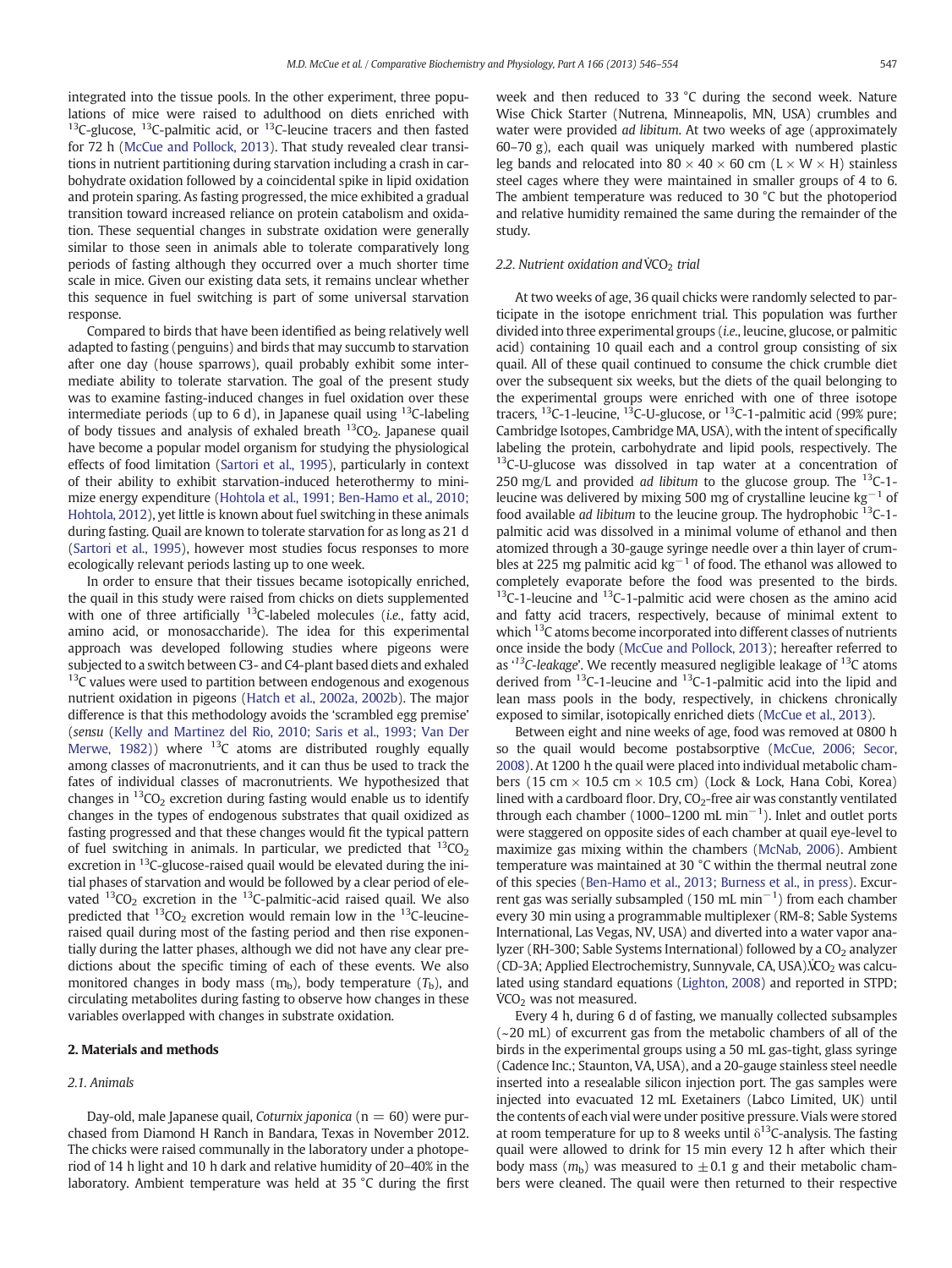metabolic chambers to continue fasting. After 144 h (6 d) of fasting the quail were euthanized via decapitation, except in one case where a subset of quail were fasted for seven days (see [Discussion\)](#page-3-0). Breath samples of the control birds were only collected at time zero and used to calculate AFE in Eq. (2) and were then euthanized.

# 2.3.<sup>13</sup>C analyses

A subsample (~5 mL) from each Exetainer was removed using a gastight syringe and injected into a tunable diode laser absorbance spectrometer (TDL, TGA100, Campbell Scientific, Logan, UT, USA) in a manner similar to that of [Engel et al., 2009.](#page-7-0) Briefly, the TDL injection port and sample cell were maintained under light vacuum (~20 mbar) and continuously sampling a CO<sub>2</sub>-free air stream at a rate of 100 mL min<sup>-1</sup>. Samples were injected into the  $CO<sub>2</sub>$ -free air stream and the absolute concentration of  ${}^{13}CO_2$  and  ${}^{12}CO_2$  in the sample was recorded at a frequency of 10 Hz (see [Barbour et al., 2007](#page-7-0) for a description of the TDL system). Every 20 min the TDL was programmed to change inlets and sample two calibration gas cylinders containing known isotopic compositions ( $\delta^{13}C$ ) and CO<sub>2</sub> concentrations. The  $\delta^{13}C$  of the exhaled CO<sub>2</sub> samples were calculated using an R package [\(Erhardt and Hanson,](#page-7-0) [2013\)](#page-7-0). In this package, the periodic measurements of the calibration gasses (high and low) were interpolated using a cubic smoothing spline to account for slow drifts throughout the measurement period; the sample concentrations were calibrated using a gain and offset determined from the mean interpolated tank values. Finally, the<sup>13</sup>C/<sup>12</sup>C ratios were converted to  $\delta^{13}C_{\text{VPDB}}$  units using the following equation ([Craig,](#page-7-0) [1957\)](#page-7-0):

$$
\delta^{13}C_{\text{VPDB}} = \left(\frac{\left(^{13}\text{C}/^{12}\text{C}\right)_{\text{sample}} - \left(^{13}\text{C}/^{12}\text{C}\right)_{\text{std}}}{(^{13}\text{C}/^{12}\text{C})_{\text{std}}}\right) \cdot 10^3\tag{1}
$$

where  $(^{13}C/^{12}C)_{sample}$  is the ratio of  $^{13}C$  to  $^{12}C$  atoms in a sample and  $($ <sup>13</sup>C/<sup>12</sup>C)<sub>std</sub> is the ratio of the <sup>13</sup>C to <sup>12</sup>C atoms in an international standard (VPDB; 0.011237).

We calculated the  $^{13}$ C atom fraction excess (AFE) in the exhaled breath at each time point for quail raised on the <sup>13</sup>C-tracers. The AFE values are unitless and were calculated by subtracting isotope values measured in quail from the <sup>13</sup>C treatment groups ( $\delta^{13}C_{enriched}$ ) from the mean values measured in quail raised only on the base diet  $(\delta^{13}C_{control})$  and calculated using the following equation:

$$
AFE = \left[\frac{\left(\frac{^{13}C}{^{12}C}\right)_{std} \cdot \left[\left(\frac{\delta^{13}C_{enriched}}{1000}\right) + 1\right]}{1 + \left[\left(\frac{^{13}C}{^{12}C}\right)_{std} \cdot \left[\left(\frac{\delta^{13}C_{enriched}}{1000}\right) + 1\right]\right]}\right]
$$
\n
$$
-\left[\frac{\left(\frac{^{13}C}{^{12}C}\right)_{std} \cdot \left[\left(\frac{\delta^{13}C_{control}}{1000}\right) + 1\right]}{1 + \left[\left(\frac{^{13}C}{^{12}C}\right)_{std} \cdot \left[\left(\frac{\delta^{13}C_{control}}{1000}\right) + 1\right]\right]}\right].
$$
\n(2)

The changes in the isotopic enrichment of exhaled carbon dioxide, alone, provide no direct information about the actual rates of  $^{13}CO<sub>2</sub>$ production. We therefore calculated the fasting-induced changes in the rates that the <sup>13</sup>C-labeled tracers were oxidized (T; mol min<sup>-1</sup>) using the following equation modified from [McCue et al. \(2011\)](#page-8-0):

$$
T = \left[\frac{\text{AFE} \times V\text{CO}_2}{k \times m \times \theta}\right] \tag{3}
$$

where  $VCO_2$  is the carbon dioxide production (mL  $CO_2$  min<sup>-1</sup>), k is the volume of  $CO<sub>2</sub>$  (mL) produced per gram of tracer oxidized [\(Romijn et al.,](#page-8-0) [1992; Welch et al., 2008; McCue et al., 2010\)](#page-8-0), m is the molar mass of each tracer, and  $\theta$  is the number of isotopically enriched atoms per tracer molecule (note:  $\theta = 6$  for <sup>13</sup>C-U-glucose).

#### 2.4. Temperature and plasma metabolites trial

The remaining 24 quail chicks were used in the plasma metabolites and body temperature trial and were raised on chick crumbles (with no artificial  $^{13}$ C supplementation) for the subsequent six weeks. At 4 weeks of age, each bird had a temperature-sensitive radio-frequency identification (RFID) microchip (Life Chip; Destron Fearing) injected subcutaneously into the lower abdominal region using a sterile syringe provided by the manufacturer. The birds were allowed to recover for two weeks after the tag injection.

At eight weeks of age food and water were removed from these birds at 0800 h, and at 1200 h they were individually placed into translucent metabolic chambers (as described in [Section 2.2\)](#page-1-0) under the same environmental conditions in order to minimize variation between this trial and the isotope trial; gas exchange was not recorded in this trial. The subcutaneous skin temperatures (hereafter: body temperatures:  $T<sub>b</sub>$ s) were measured every 12 h through the walls of the chambers using a handheld RFID reader. Every 12 h 100 μL of blood was collected from seven quail into a non-heparinized capillary tube by puncturing the brachial vein with a sterile, 26-gauge hypodermic needle. Plasma glucose and β-hydroxybutyrate were measured using a Precision Xtra meter (Abbott Laboratories, Abbott Park, IL, USA) and triacylglycerol (TAG) levels were measured using a CardioChek Monitor (Polymer Technology Systems, Inc., Indianapolis, IN, USA) [\(Khalilieh et al., 2012\)](#page-7-0). The birds were rotated for blood sampling and repeated sampling events on individuals were separated by a minimum of 36 h. These quail were then allowed to drink for 15 min and body mass  $(m_b)$  was measured to  $\pm$ 0.1 g while their metabolic chambers were cleaned. After 144 h (6 d) of fasting these quail were euthanized via decapitation.

# 2.5. Statistical methods

The daytime  $T<sub>b</sub>$ s taken at the same time point each day (*i.e.*, 1200 h) were compared using repeated measures ANOVA. Fasting  $T<sub>b</sub>$ s were also compared to postabsorptive, prefasting values at each time point using Holm–Sidak multiple comparisons tests. Plasma metabolites were compared across 12-h intervals using Kruskal–Wallis ANOVA on ranks. The  $\delta^{13}$ C of exhaled CO<sub>2</sub> were compared across 4-h intervals within treatment groups using Kruskal–Wallis ANOVA on ranks. Dunn's Q tests were used to compare the postabsorptive, prefasting  $\delta^{13}$ C values with the fasting values at each time point. The  $\delta^{13}$ C values collected from a subset of the quail between 144 and 168 h were not used for statistical analyses although they are presented graphically (see [Discussion](#page-3-0) for explanation). Means are presented  $\pm 1$  standard deviation (s.d.) and  $\alpha = 0.05$  was chosen as the level of significance. All statistical analyses were done with SigmaPlot 12.0 (Systat Software, San Jose, CA, USA).

#### 3. Results

#### 3.1. Body mass and  $\text{VCO}_2$

Quail lost 20.7  $\pm$  1.6% of their initial body mass during the 6 d of fasting ([Fig. 1A](#page-3-0)). The mean  $\text{VCO}_2$  decreased by approximately 20% during the first 4 h and continued to decrease through the first night [\(Fig. 2](#page-4-0)A). In the morning the  $\text{VCO}_2$  increased above nighttime values, but the magnitude of this pattern diminished as fasting progressed and the  $\dot{V}CO_2$  during the final 48 h of the experiment showed no recognizable circadian pattern. Mass-specific  $\dot{V}CO_2$  fell sharply during the first 4 h, but thereafter remained relatively constant over the remaining 6 d [\(Fig. 2](#page-4-0)B).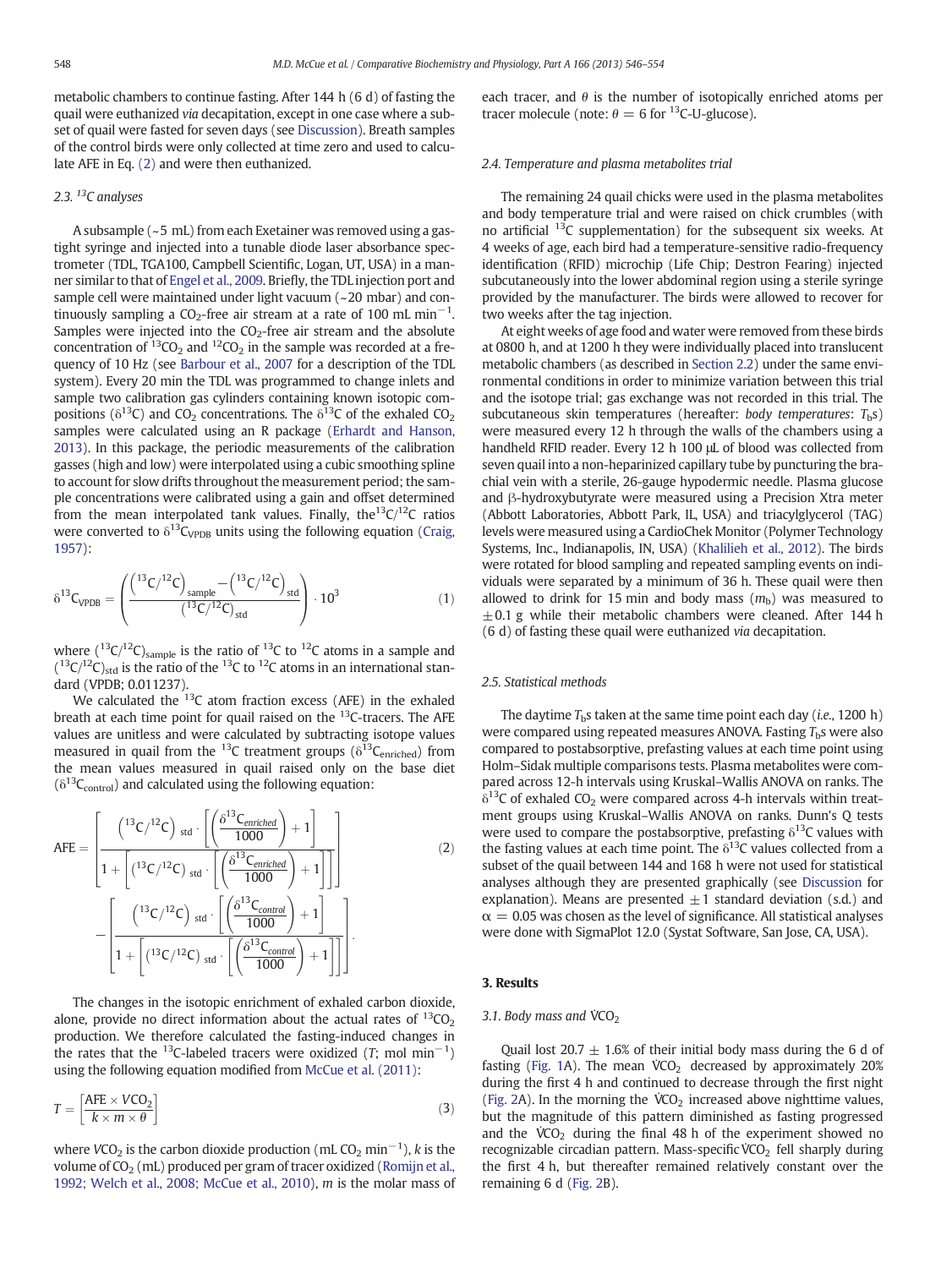<span id="page-3-0"></span>

Fig. 1. A) Body masses (mean  $\pm$  s.d.) of adult quail during 6 d of complete fasting  $(n = 60)$ . B) Subcutaneous body temperatures (mean  $\pm$  s.d.) of adult quail during 6 d of complete fasting ( $n = 21$ ) measured using implantable RFID tags. Note that food was removed from the birds at 0800 to allow them to become postabsorptive and fasting time 0 h refers to 1200 on day 1.

#### 3.2. Nutrient oxidation and  $\text{C}_2$  trial

Five of these birds were removed from the isotope enrichment trial after experiencing lacerations from aggressive cage-mates; the final sample sizes for three the experimental groups were: leucine,  $n = 8$ ; palmitic acid n = 10; and glucose n = 7. The  $\delta^{13}$ C in the exhaled CO<sub>2</sub> of the postabsorptive, prefasting quail raised on the  $^{13}$ C-labeled glucose was  $-15.0 \pm 2.3$ % [\(Fig. 3](#page-5-0)A). Fasting had a significant effect on  $\delta^{13}$ C of exhaled CO<sub>2</sub> (ANOVA on ranks,  $df = 36$ ,  $H = 96.881$ ,  $p < 0.001$ ) and  $\delta^{13}$ C values from the glucose quail were significantly more enriched at all fasting time points than postabsorptive, prefasting values (Dunn's,  $Q = 2.785 - 4.767$ ,  $p < 0.05$  in all cases).

The  $\delta^{13}$ C in the exhaled CO<sub>2</sub> of quail raised on the <sup>13</sup>C-labeled palmitic acid had a postabsorptive, prefasting  $\delta^{13}$ C value of  $-14.3 \pm$ 0.9‰ [\(Fig. 3](#page-5-0)A) that also changed as a result of fasting (ANOVA on ranks, df = 36, H = 128.654,  $p < 0.001$ ). Similar to the glucose group, the  $CO<sub>2</sub>$  of the birds raised on the palmitic acid tracer became isotopically enriched in <sup>13</sup>C at all fasting time points (Dunn's,  $Q = 3.083 - 5.402$ ,  $p < 0.05$  in all cases), suggesting a general increase in the rate of endogenous lipid oxidation (see Discussion).

The  $\delta^{13}$ C of the exhaled CO<sub>2</sub> of the postabsorptive, prefasting quail raised on the<sup>13</sup>C-leucine tracer was  $-10.4 \pm 2.1$ ‰ [\(Fig. 3](#page-5-0)B) and significantly changed as a result of fasting (ANOVA on ranks,  $df = 36$ , H = 59.200, p = 0.009). Specifically, the  $\delta^{13}C$  in the exhaled CO<sub>2</sub> of fasting quail became more depleted in  $^{13}$ C than postabsorptive, prefasting values (Dunn's,  $Q = 3.038 - 4.590$ ,  $p < 0.05$  in all cases), suggesting a general reduction in the rate of endogenous protein oxidation (see Discussion).

The mean rate of  $^{13}CO_2$  excretion in the quail raised on the  $^{13}C$ -palmitic acid tracer peaked at approximately 20 h during which

and palmitic acid treatment groups (see Discussion for explanation). The mean rate of  $13C$ -leucine oxidation decreased sharply during the first 8 h of fasting, exhibiting rates that were at least 1 nMol  $min^{-1}$ lower than the postabsorptive, prefasting rates ([Fig. 4A](#page-6-0)). During the first night of fasting this rate of oxidation further diminished, but then increased the next day. Thereafter, a distinct circadian pattern was observed over the subsequent 5 d of fasting whereby the daily maximal rate of 13C-leucine oxidation occurred in the middle of the night and the daily minimum rate of  $13C$ -leucine oxidation occurred in the morning.

tween the  $\delta^{13}$ C profiles in the breath of quail belonging to the glucose

### 3.3. Body temperature and plasma metabolites

The daytime  $T<sub>b</sub>$  differed significantly as a result of fasting (RM-ANOVA;  $df = 6$ ,  $F = 10.822$ ,  $p < 0.001$ ) and the daytime  $T<sub>b</sub>$  during fasting was always lower than in the postabsorptive, prefasting birds (Holm–Sidak,  $t = 3.907-6.946$ ,  $p < 0.001$  in all cases; Fig. 1B).

Plasma glucose concentrations significantly changed during fasting (ANOVA on ranks;  $df = 12$ ;  $H = 21.924$ ;  $p = 0.038$ ; [Fig. 5A](#page-6-0)). Post hoc analyses indicated that fasting values were significantly lower than postabsorptive, prefasting values at 12 h (Dunn's  $Q = 3.504$ ,  $p < 0.05$ ) and 24 h (Dunn's  $Q = 2.912$ ,  $p < 0.05$ ). Levels of plasma ketone bodies significantly changed during fasting (ANOVA on ranks;  $df = 12$ ,  $H = 44.988$ ,  $p < 0.0001$ ; [Fig. 5B](#page-6-0)). All fasting values were significantly higher than the postabsorptive, prefasting values (Dunn's  $Q$ ,  $p < 0.05$  in all cases). Unlike the concentrations of glucose and ketone bodies the plasma TAG values were not normally distributed (Shapiro– Wilk,  $p < 0.05$ ) and did not vary significantly over time (ANOVA on ranks;  $df = 12$ ,  $H = 15.460$ ,  $p = 0.217$ ; [Fig. 5](#page-6-0)C). No transformations or further analyses were done on these TAG data (see Discussion for explanation).

## 4. Discussion

#### 4.1. Changes in body mass, body temperature, and  $\sqrt{C}O<sub>2</sub>$

With a few exceptions, nearly all animals showed reduce body mass during fasting. The rate of mass loss over 6 d of fasting in this study (~21%) was similar to those previously reported for quail fasting for 3 d (~13%; [Laurila et al., 2005](#page-7-0)) or 4 d (~13%; [Ben-Hamo et al., 2010](#page-7-0)), lower than reported for larger species including yellow-legged gulls (~15% over 8 d [\(Alonso-Alverez and Ferrer, 2001](#page-7-0))) and greater than snow geese (~44% over 34 d ([Boismenu et al., 1992\)](#page-7-0)). It is noteworthy that we did not see evidence of differential changes in mass loss (Fig. 1A) that could be used to delimit phase transitions as has been reported for penguins [\(Le Maho et al., 1988](#page-7-0)); rather, the general pattern of mass loss in quail followed a curvilinear response similar to that previously documented in fasting geese ([Boismenu et al., 1992\)](#page-7-0).

One of the best documented responses to fasting in Japanese quail is a progressive reduction in nighttime core body temperature that functions to minimize energy expenditure when resources are limited [\(Hohtola et al., 1991; Underwood et al., 1999; Laurila et al., 2005; Ben-](#page-7-0)[Hamo et al., 2010](#page-7-0)). In some cases the  $T<sub>b</sub>$  of fasting quail can decrease by several degrees during the scotophase, although the magnitude of this heterothermy is highly sensitive to ambient temperature [\(Hohtola](#page-7-0) [et al., 1991; Hohtola, 2012](#page-7-0)). The observed changes in  $T<sub>b</sub>$  reported in this study (Fig. 1B) were not as dramatic as those previously reported in fasting quail maintained within their thermoneutral zone [\(Ben-](#page-7-0)[Hamo et al., 2010; Ben-Hamo et al., 2011](#page-7-0)), an outcome that is likely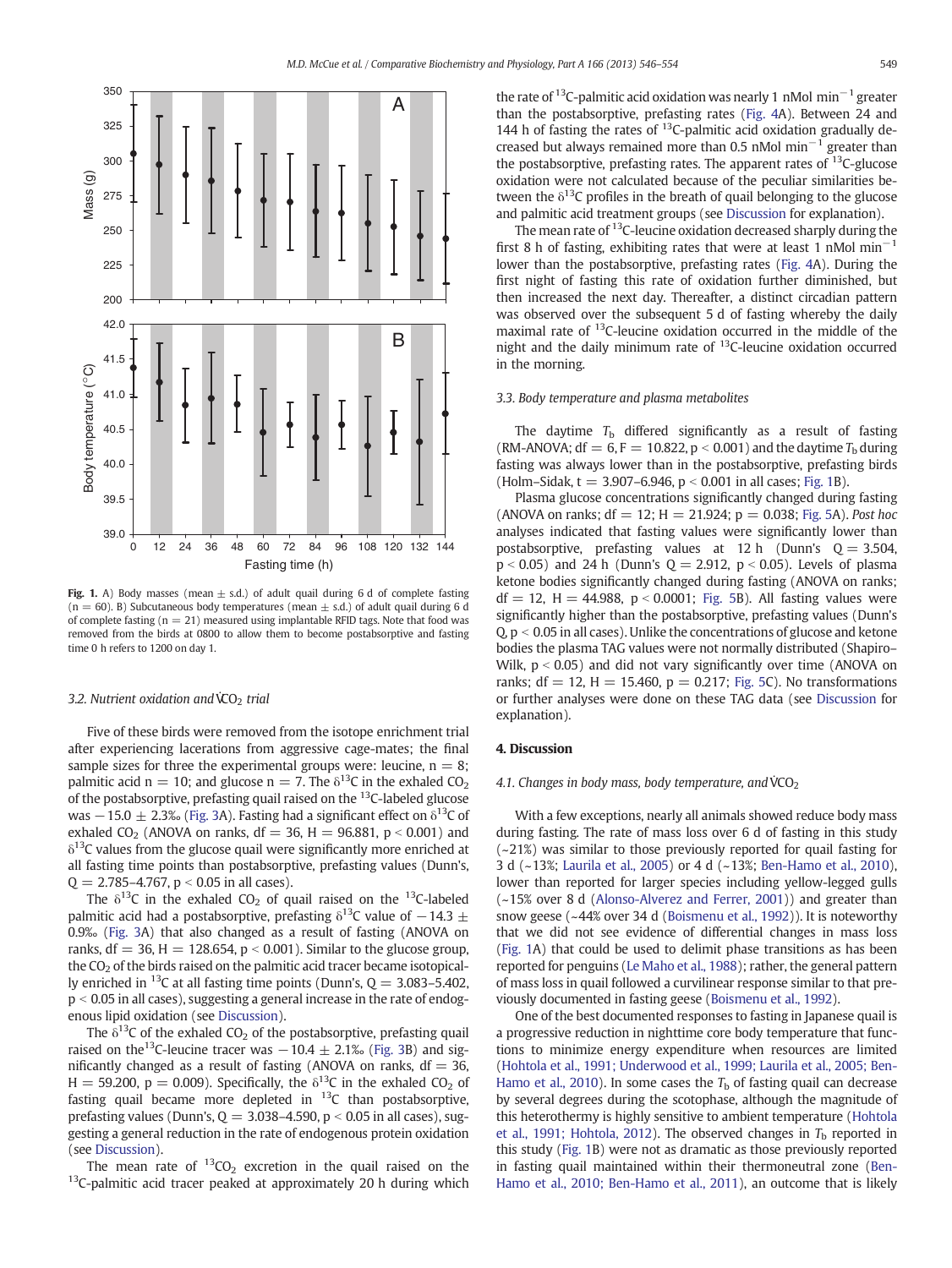<span id="page-4-0"></span>

Fig. 2. Carbon dioxide excretion in fasting adult quail (n = 25). A) VCO<sub>2</sub> (mean  $\pm$  s.d.) averaged across 30-min intervals (n = 25). B) Mass-specific rates of VCO<sub>2</sub> (mean  $\pm$  s.d.) calculated at 4-h intervals ( $n = 25$ ). Note that food was removed from the birds at 0800 to allow them to become postabsorptive and fasting time 0 h refers to 1200 on day 1.

related to 1) the 12-h sampling intervals (i.e., 1200 and 2400) which did not include time points in the middle of the scotophase and 2) the fact that we were measuring subcutaneous temperatures rather than core body temperatures.

Fasting quail also showed marked changes in resting  $VCO<sub>2</sub>$  (Fig. 2A). Fasting-induced reductions in  $\text{VCO}_2$  can be generally attributed to one or more of the following phenomena. 1) Fasting animals lose body mass; and smaller animals have lower metabolic rates — Dahnel's phenomenon [\(Calder, 1987; McNab, 1999](#page-7-0)). 2) Individuals that maintain lower body temperatures have lower metabolic rates [\(Geiser, 2004;](#page-7-0) [McCue, 2004\)](#page-7-0). 3) Energetically intense activities (e.g., protein turnover [\(Bauchinger and McWilliams, 2012; Houlihan, 1991; Linares et al.,](#page-7-0) [1992](#page-7-0))) and highly active tissues (e.g., those lining the digestive tract [\(Secor and Diamond, 1997; Starck, 1999\)](#page-8-0)) are down-regulated. 4) The ratio of  $\text{VCO}_2$  to energy expenditure (in Watts) tends to decrease during fasting ([Castellini and Rea, 1992; Walsberg and Wolf, 1995; Wang et al.,](#page-7-0) [2006](#page-7-0)). In this study the greatest reduction in resting $\rm{CO}_2$  occurred during the first few hours presumably as the quail were becoming habituated to the metabolic chambers. Transient, albeit diminishing, sequential peaks in mean  $\text{VCO}_2$  occurred on the second, third, and fourth mornings (Fig. 2A).

Metabolic rates scale allometrically [\(McNab, 2002](#page-8-0)) and smaller bodies tend to have higher mass specific metabolic rates, but in this study the mass-specific  $\dot{V}CO_2$  of quail remained relatively constant after the first 12 h of fasting (Fig. 2B). This response coupled with the general continual decrease in body mass and the reduction in  $T<sub>b</sub>$  after 12 h of fasting raises the possibility that mass specific  $\text{VCO}_2$  corrected for a constant  $T<sub>b</sub>$  and body mass actually increased during the experiment. Such increases are not uncommon occurrences during prolonged fasting, and can usually be explained in part by changes in body composition — particularly the decrease in fractional lipid content in the body ([Caloin, 2004; Price and Valencak, 2012\)](#page-7-0).

#### 4.2. Endogenous substrate oxidation

The artificially <sup>13</sup>C-enriched tracers in each of the experimental diets were effective at enriching the body tissues of the quail and measurements of the  $\delta^{13}$ C of exhaled CO<sub>2</sub> and provided clear evidence that quail altered the rates at which they mobilized and subsequently oxidized different endogenous substrates during prolonged fasting. We expected to observe a rapid increase in  $\delta^{13}$ C of exhaled CO<sub>2</sub> of  $^{13}$ C-glucose quail during the initial portion of the fasting experiment as those birds metabolized their  $^{13}$ C-labeled glycogen stores. That peak was expected to be followed by a rapid drop in the  $\delta^{13}$ C of exhaled  $CO<sub>2</sub>$  as they shifted to metabolize unlabeled lipids, proteins, and carbohydrates generated from gluconeogenesis. As expected, we found a rapid increase in the  $\delta^{13}$ C of exhaled CO<sub>2</sub>, but we then found no subsequent drop in the  $\delta^{13}$ C of exhaled CO<sub>2</sub>. Although we did not examine the  $\delta^{13}$ C of lipid tissues in the body we have two lines of evidence to conclude that a large proportion of the  $^{13}$ C-atoms from the exogenous <sup>13</sup>C-glucose tracer became incorporated into the lipid pool of the body and did not accurately reflect the oxidative kinetics of endogenous carbohydrates: 1) the strong similarities between the kinetics of  ${}^{13}CO<sub>2</sub>$ excretion in the glucose and palmitic acid treatment groups and 2) the unlikely scenario that fasting quail were oxidizing significant amounts of endogenous carbohydrate after several days of fasting [\(Gannes](#page-7-0) [et al., 2001\)](#page-7-0). Consequently, we do not use the raw  $\delta^{13}$ C measurements from the glucose quail for any further modeling purposes. We believe the transfer of glucose-derived  $^{13}$ C into different nutrient pools in the body might be minimized in future studies by providing animals with a dose of  $^{13}$ C-glucose tracer only one or two days prior to fasting (e.g., [\(Gay et al., 1994; Tanis et al., 2003\)](#page-7-0)).

The  $\delta^{13}$ C-values of the quail raised on  $^{13}$ C-leucine decreased by approximately 3‰ during the first 24 h of fasting ([Fig. 3B](#page-5-0)), and over the next day they further decreased by approximately 1‰. Beginning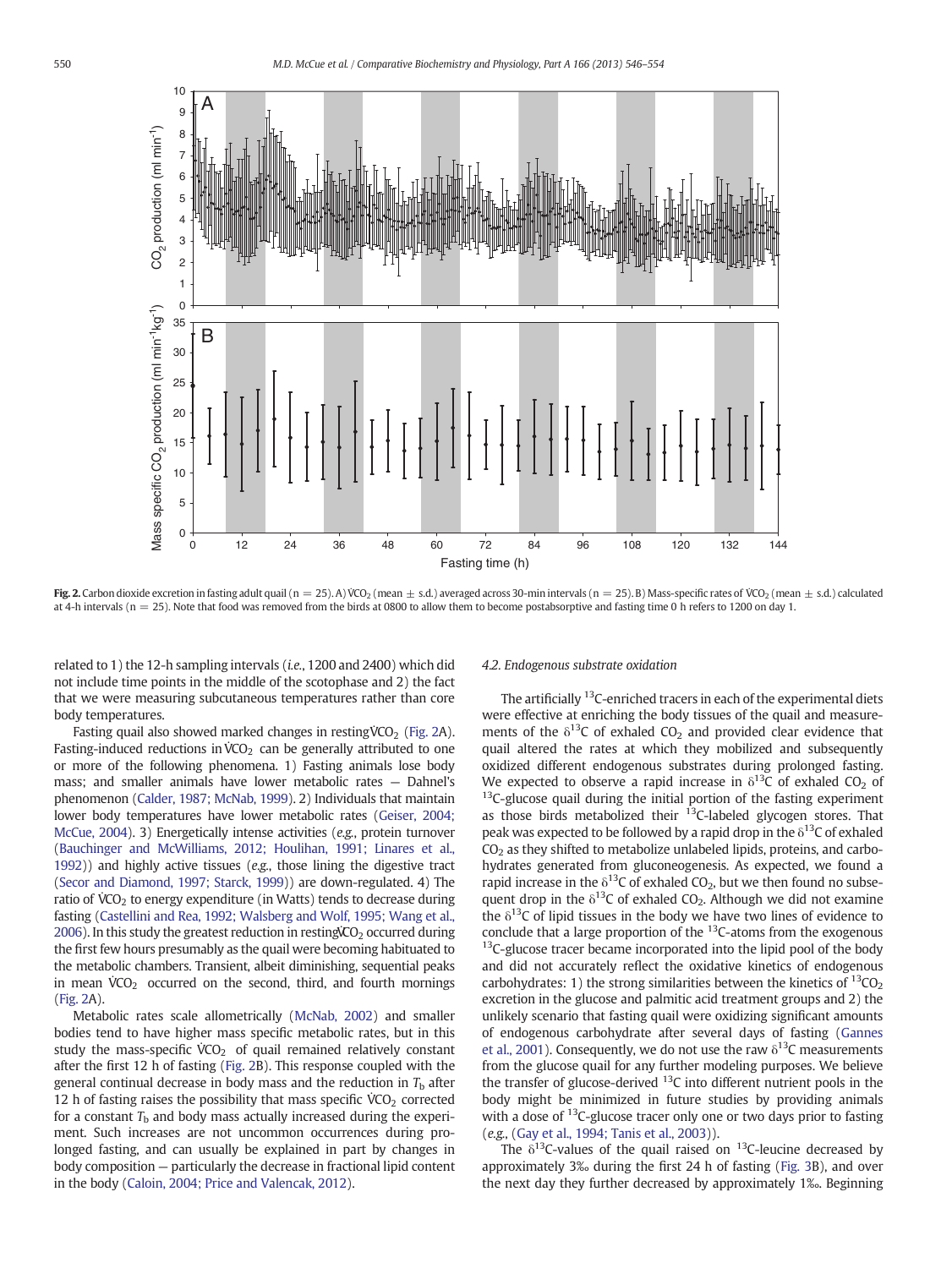<span id="page-5-0"></span>

Fig. 3. The isotopic values of carbon in exhaled carbon dioxide of quail fasting for 6 d. A) Closed circles refer to birds raised on a diet supplemented with <sup>13</sup>C-palmitic acid tracer (n = 10). Open circles refer to quail raised on a diet supplemented with <sup>13</sup>C-glucose tracer (n = 7). The dashed lines represent the mean  $\delta^{13}$ C-values of postabsorptive, prefasting birds. B)  $\delta^{13}$ C values of exhaled carbon dioxide quail raised on a diet supplemented with <sup>13</sup>C-leucine (n = 8). The dashed lines represent the mean  $\delta$ <sup>13</sup>C-value of postabsorptive, prefasting birds. Food was removed from the birds at 0800 h to allow them to become postabsorptive and fasting time 0 h refers to 1200 h on day 1. Note: the cross-hatched region indicates responses measured in a subset of experimental quail during an additional seventh day of fasting.

on the second night of fasting, these  $\delta^{13}$ C-values began to exhibit a distinct cycle of  $^{13}$ C enrichment during the scotophase and  $^{13}$ C depletion during the photophase over the remaining 6 d. In the final round of fasting and breath collection we decided to extend the window of  $13CO<sub>2</sub>$  measurements by 24 h (using n = 8 quail) to determine if some unusual physiological change might be occurring immediately after the 144-h time point. The  $\delta^{13}$ C values from those quail are presented in Fig. 3A and B, but with no hint at any deviation from the pattern seen in the preceding days. If we assume that the rate of leucine oxidation is proportional to that of total endogenous oxidation [\(McCue](#page-8-0) [et al., 2012](#page-8-0)) and that the amount of endogenous carbohydrate oxidation is negligible after 24 h ([Gannes et al., 2001](#page-7-0)), then this periodic pattern of reduced protein oxidation between peak values could function to reduce total protein oxidation by as much as 33% [\(Fig. 4B](#page-6-0)).

Compared to mammals, birds are particularly effective at meeting their routine energy requirements through lipid oxidation [\(Jenni and](#page-7-0) [Jenni-Eiermann, 1998; McWilliams et al., 2004\)](#page-7-0). A review of fuel use in migratory birds suggested that during prolonged fasting, rates of endogenous lipid mobilization and oxidation in birds are likely to be maximized and thus the extent of protein oxidation should be proportional to the birds' metabolic rate ([Jenni and Jenni-Eiermann, 1998](#page-7-0)). The results of this study failed to support this conclusion. During prolonged fasting the quail maintained relatively constant metabolic rates and constantly elevated rates of lipid oxidation. Because the rate of protein oxidation was highly variable over the course of this study, it suggests to us that the extent of protein oxidation may not be tightly coupled to the overall metabolic demands.

# 4.3. Blood metabolites

The plasma metabolites were not as useful as  $^{13}$ C excretion measurements in tracking sequential changes in substrate oxidation during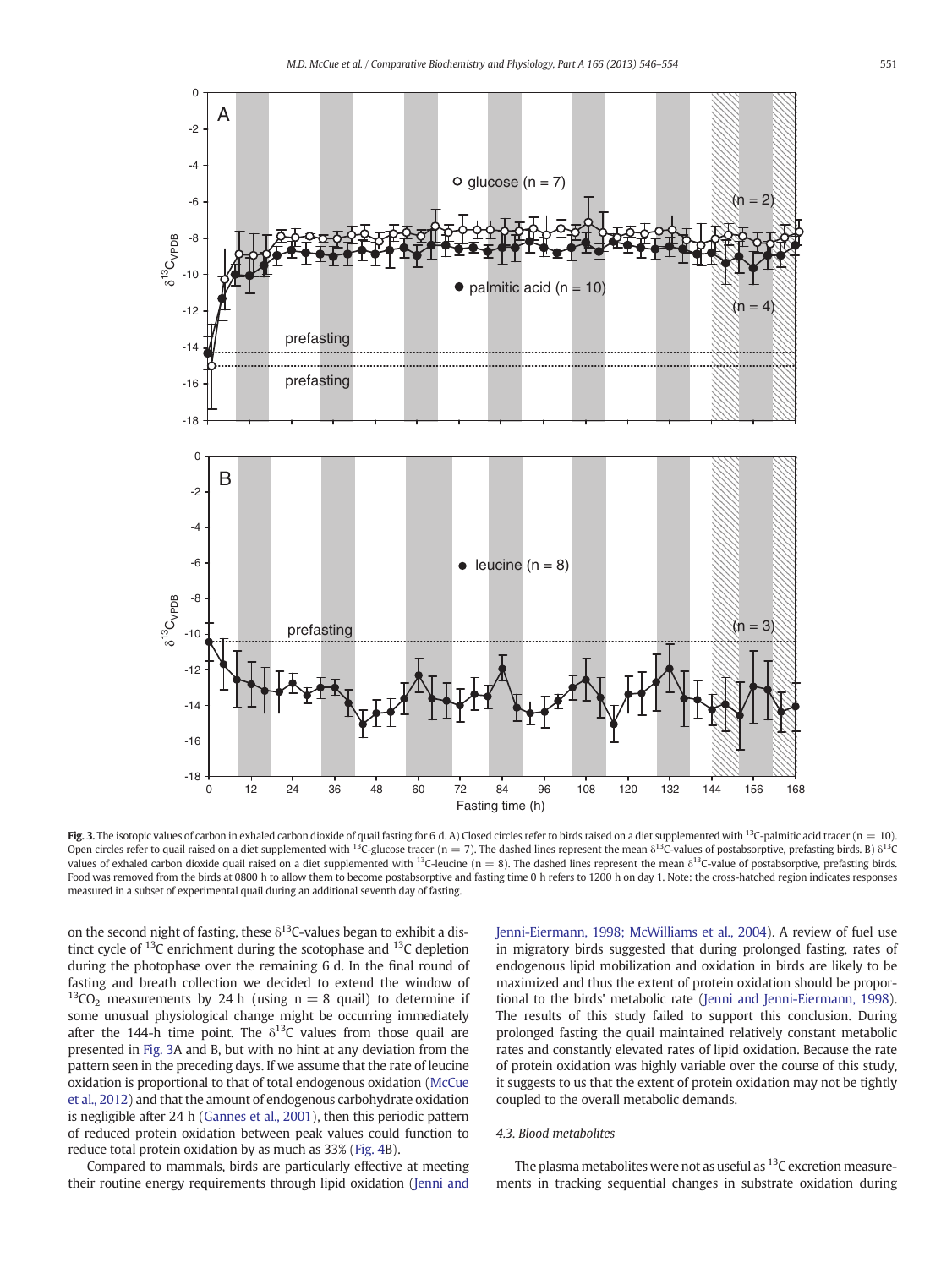<span id="page-6-0"></span>

Fig. 4. A) Fasting-induced changes in instantaneous rates of endogenous  $^{13}$ C-palmitic acid (solid circles) or 13C-leucine (open circles). The changes in the rates of the fatty acid and amino acid oxidation are representative of the changes in net rates of mobilization and oxidation of the endogenous pools of lipids and proteins, respectively. Note that food was removed from the birds at 0800 to allow them to become postabsorptive and fasting time 0 h refers to 1200 h on day 1. All fasting values were statistically different from the postabsorptive, prefasting values; see [Materials and methods](#page-1-0) section for calculations. B) The area of the cross hatched region represents the relative reduction in protein oxidation (i.e., the rate of protein oxidation below postabsorptive, prefasting values) in a hypothetical fasting quail that does not exhibit the circadian reductions in protein oxidation seen in this study. The area of the gray region represents the additional relative reduction in protein oxidation exhibited by the actual quail in this study. Note that the extent of protein oxidation is reduced in both cases and that the area of the gray region accounts for 33% of the combined shaded and cross-hatched regions.

fasting. This result could be related to several factors including: 1) the infrequent sampling intervals [12 h for metabolites vs. 4 h for breath samples]; 2) the types of metabolites measured [although newly developed metabolomic approaches would offer a wider range of potential biomarkers]; 3) plasma metabolites do not provide information about turnover rates of molecules [\(Robin et al., 1987; Thouzeau et al., 1999;](#page-8-0) [Gannes et al., 2001\)](#page-8-0). Nevertheless we were able to identify some significant trends that might be used to circumstantially corroborate some of the fasting-induced changes in nutrient oxidation using  $^{13}$ C-breath testing.

Plasma glucose levels changed as a result of fasting. It is noteworthy that glucose concentrations reported here were consistently higher than those reported in fasting quail by one study ([Sartori et al., 1995](#page-8-0)) and consistently lower than a second study ([Sartori et al., 1996\)](#page-8-0), yet similar to those reported in a third, more recent study ([Laurila et al.,](#page-7-0) [2005\)](#page-7-0). We have no explanation for these inconsistencies within the literature. Nevertheless, in each of the aforementioned studies the general pattern of plasma glucose regulation was similar with minimal values occurring around 24 h and a complete recovery in plasma glucose levels thereafter (Fig. 5A). It remains unclear whether the transient dip in glucose levels were an effect of decreased carbohydrate availability



Fig. 5. Plasma metabolite concentrations (mean  $\pm$  s.d.) in quail fasting for 6 d (n = 7 at each time point). A) Glucose. B) Ketone bodies (β-hydroxybutyrate). C) Triglyceride. Asterisks denote time points where values are statistically different from postabsorptive, prefasting values. Note that food was removed from the birds at 0800 h to allow them to become postabsorptive and fasting time 0 h refers to 1200 h on day 1.

and/or were a trigger for increased lipid oxidation. Nevertheless, [Sartori et al. \(1995\)](#page-8-0) reported a sustained, greater than two-fold increase in gluconeogenesis rates in fasting quail between days 2 and 5 that is likely responsible for the recovery in plasma glucose. The ability to tightly regulate blood glucose levels during prolonged fasting appears to be an ability that is unique to birds and some reptiles [\(Veiga et al.,](#page-8-0) [1982; Castellini and Rea, 1992; Jenni-Eiermann and Jenni, 1998;](#page-8-0) [McCue et al., 2012\)](#page-8-0).

The concentration of ketone bodies in circulation increased dramatically over the course of fasting and reached peak values that were over five-fold greater than postabsorptive, prefasting values after 5 d (Fig. 5B). The peak concentrations of ketone bodies in these quail were nearly twice as high as values reported for chickens fasting for a similar duration ([Brady et al., 1978](#page-7-0)) and pigeons fasting for 48 h [\(Gannes et al., 2001](#page-7-0)), but were within the ranges reported for several species of passerines fasting for only 1 or 2 h [\(Jenni-Eiermann and](#page-7-0) [Jenni, 1994, 1997\)](#page-7-0). [Gannes et al., 2001](#page-7-0) found a direct correlation between the concentration of ketone bodies and free fatty acids in pigeons but the authors conceded that because ketone bodies can also be produced from degradation of ketogenic amino acids the concentration of ketone bodies may not accurately reflect lipid turnover rates. Future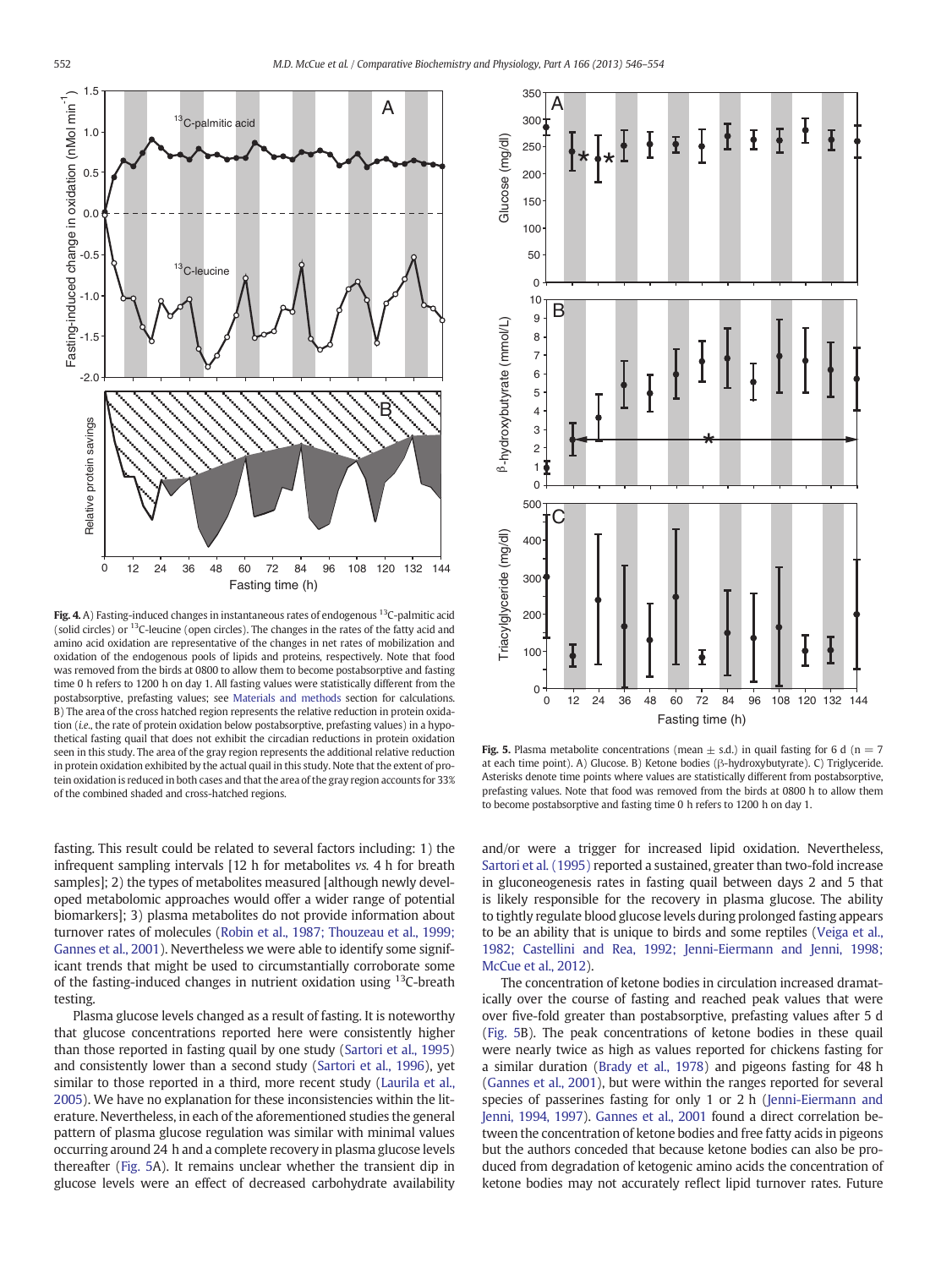<span id="page-7-0"></span>experiments using <sup>13</sup>C-labeled ketone bodies would be useful to investigate this relationship.

The plasma TAG levels were highly variable [\(Fig. 5C](#page-6-0)) and did not show the clear decreases previously reported in fasting quail by [Sartori et al. \(1995\)](#page-8-0) and Lamsova et al. (2004). A study of pigeons fasting for 48 h found no clear changes in TAG (Gannes et al., 2001) although the variance among measurements in that study was much lower than the present study. We used the same model of instrument that Khalilieh et al. (2012) used to measure TAG in fasting house sparrows and more recently TAG in fasting mice [\(McCue and Pollock, 2013](#page-8-0)). But, given the unusually high variances (e.g., coefficients of variation 0.23–0.99) we cannot be certain that the values are reliable. As such, we did not conduct statistical comparisons between postabsorptive, prefasting and fasting values.

# 4.4. Conclusion

We demonstrated that targeted, dietary isotopic enrichment was an effective way to differentially enrich lipid and protein pools of the body. Moreover, measurements of the kinetics of  ${}^{13}CO_2$  excretion during fasting enabled us to identify heretofore undocumented changes in substrate oxidation in quail. While the sharp decrease in the rate of endogenous protein oxidation and the increase in rate of lipid oxidation during the early period of fasting are responses exhibited by many animals that are adapted to fasting, the pattern of continually elevated lipid oxidation coupled with strong circadian cycle of protein oxidation during prolonged fasting has not, to the best of our knowledge, been documented in a fasting animal. Future comparative studies will be useful to identify the extent to which this physiological strategy is unique to quail or employed by other types of animals. The physiological strategies that different animals use to partition among endogenous metabolic fuels are undoubtedly products of the evolutionary history of each species (Jenni and Jenni-Eiermann, 1998; Wang et al., 2006; McCue, 2007; Lignot and LeMaho, 2012) and we conclude that this novel approach can be an effective tool to complement more traditional methods to explore starvation physiology, and possibly other physiological situations involving non-steady physiological states.

#### Acknowledgments

We are grateful for the help in the laboratory from Agnelio Cardentey, Jasmine Brown, and Celeste Passement. This research was chiefly funded by a Biaggini Fellowship to MDM. Miri Ben-Hamo provided insightful comments about and early draft of the manuscript and Glenn Tattersall and one anonymous reviewer provided constructive comments during the peer-review process. This study was conducted under the auspices of StMU-IACUC protocol # 2012-3.

#### References

- Alonso-Alverez, C., Ferrer, M., 2001. [A biochemical study of fasting, subfeeding, and recov](http://refhub.elsevier.com/S1095-6433(13)00223-7/rf0005)[ery processes in yellow-legged gulls. Physiol. Biochem. Zool. 74, 703](http://refhub.elsevier.com/S1095-6433(13)00223-7/rf0005)–713.
- Barbour, M.M., McDowell, N.G., Tcherkez, G., Bickford, C.P., Hanson, D.T., 2007. [A new](http://refhub.elsevier.com/S1095-6433(13)00223-7/rf0010) [measurement technique reveals rapid post-illumination changes in the carbon](http://refhub.elsevier.com/S1095-6433(13)00223-7/rf0010)<br>isotope composition of leaf-respired CO<sub>2</sub>. Plant Cell Environ. 30, 469–482.
- Bauchinger, U., McWilliams, S.R., 2012. Tissue-specifi[c mass changes during fasting: the](http://refhub.elsevier.com/S1095-6433(13)00223-7/rf0015) [protein turnover hypothesis. In: McCue, M.D. \(Ed.\), Comparative Physiology of](http://refhub.elsevier.com/S1095-6433(13)00223-7/rf0015) [Fasting, Starvation, and Food Limitation. Springer-Verlag, New York, pp. 193](http://refhub.elsevier.com/S1095-6433(13)00223-7/rf0015)–206.
- Ben-Hamo, M., Pinshow, B., McCue, M.D., McWilliams, S.R., Bauchinger, U., 2010. [Fasting](http://refhub.elsevier.com/S1095-6433(13)00223-7/rf0030) [triggers hypothermia and ambient temperature modulates its depth in Japanese](http://refhub.elsevier.com/S1095-6433(13)00223-7/rf0030) quail Coturnix japonica[. Comp. Biochem. Physiol. A 156, 84](http://refhub.elsevier.com/S1095-6433(13)00223-7/rf0030)–91.
- Ben-Hamo, M., McCue, M.D., McWilliams, S.R., Pinshow, B., 2011. [Dietary fatty acid](http://refhub.elsevier.com/S1095-6433(13)00223-7/rf0025) composition influences tissue lipid profi[les and regulation of body temperature in](http://refhub.elsevier.com/S1095-6433(13)00223-7/rf0025) [Japanese quail. J. Comp. Physiol. 181, 807](http://refhub.elsevier.com/S1095-6433(13)00223-7/rf0025)–816.
- Ben-Hamo, M., McCue, M.D., Khozin-Goldberg, I., McWilliams, S.R., Pinshow, B., 2013. [Ambient temperature and nutritional stress in](http://refhub.elsevier.com/S1095-6433(13)00223-7/rf0020)fluence fatty acid composition of struc[tural and fuel lipids in Japanese quail \(](http://refhub.elsevier.com/S1095-6433(13)00223-7/rf0020)Coturnix japonica) tissues. Comp. Biochem. [Physiol. A 166, 244](http://refhub.elsevier.com/S1095-6433(13)00223-7/rf0020)–250.
- Boismenu, C., Gauthier, G., Larochelle, J., 1992. [Physiology of prolonged fasting in greater](http://refhub.elsevier.com/S1095-6433(13)00223-7/rf0035) snow geese ([Chen caerulescens atlantica](http://refhub.elsevier.com/S1095-6433(13)00223-7/rf0035)). Auk 109, 511–521.
- Brady, L.J., Romsos, D.R., Brady, P.S., Bergen, W.G., Levieille, G.A., 1978. [The effects of](http://refhub.elsevier.com/S1095-6433(13)00223-7/rf0040) [fasting on body composition, glucose turnover, enzymes and metabolites in the](http://refhub.elsevier.com/S1095-6433(13)00223-7/rf0040) [chicken. J. Nutr. 108, 648](http://refhub.elsevier.com/S1095-6433(13)00223-7/rf0040)–657.
- Burness, G., Huard, J.R., Malcom, E., Tattersall, G.J., 2013. Post-hatch heat warms adult beaks: irreversible physiological plasticity in Japanese quail. Proc. R. Soc. B 280. http:// dx.doi.org[/10.1098/rspb.2013.1436](http://dx.doi.org/10.1098/rspb.2013.1436) (in press).
- Calder, W.A., 1987. [Scaling energetics of homeothermic vertebrates: an operational](http://refhub.elsevier.com/S1095-6433(13)00223-7/rf0045) [allometry. Annu. Rev. Physiol. 49, 107](http://refhub.elsevier.com/S1095-6433(13)00223-7/rf0045)–120.
- Caloin, M., 2004. [Modeling of lipid and protein depletion during total starvation. Am.](http://refhub.elsevier.com/S1095-6433(13)00223-7/rf0050) [J. Physiol. 287, E790](http://refhub.elsevier.com/S1095-6433(13)00223-7/rf0050)–E798.
- Castellini, M.A., Costa, D.P., 1990. [Relationships between plasma ketones and fasting](http://refhub.elsevier.com/S1095-6433(13)00223-7/rf0055) [duration in neonatal elephant seals. Am. J. Physiol. 259, R1086](http://refhub.elsevier.com/S1095-6433(13)00223-7/rf0055)–R1089.
- Castellini, M.A., Rea, L.D., 1992. [The biochemistry of natural fasting at its limits.](http://refhub.elsevier.com/S1095-6433(13)00223-7/rf0060) [Experientia 48, 575](http://refhub.elsevier.com/S1095-6433(13)00223-7/rf0060)–582.
- Champagne, C.D., Houser, D.S., Crocker, D.E., 2005. [Glucose production and substrate cycle](http://refhub.elsevier.com/S1095-6433(13)00223-7/rf0065) [activity in a fasting adapted animal, the northern elephant seal. J. Exp. Biol. 208,](http://refhub.elsevier.com/S1095-6433(13)00223-7/rf0065) [859](http://refhub.elsevier.com/S1095-6433(13)00223-7/rf0065)–868.
- Craig, H., 1957. [Isotopic standards for carbon and oxygen and correction factors for mass](http://refhub.elsevier.com/S1095-6433(13)00223-7/rf0070)[spectrometric analyses of carbon dioxide. Geochim. Cosmochim. Acta 12, 133](http://refhub.elsevier.com/S1095-6433(13)00223-7/rf0070)–149.
- Engel, S., Lease, H.M., McDowell, N.G., Corbett, A.H.,Wolf, B.O., 2009. [The use of tunable diode](http://refhub.elsevier.com/S1095-6433(13)00223-7/rf0075) [laser](http://refhub.elsevier.com/S1095-6433(13)00223-7/rf0075) [absorption](http://refhub.elsevier.com/S1095-6433(13)00223-7/rf0075) [spectroscopy](http://refhub.elsevier.com/S1095-6433(13)00223-7/rf0075) [for](http://refhub.elsevier.com/S1095-6433(13)00223-7/rf0075) [rapid](http://refhub.elsevier.com/S1095-6433(13)00223-7/rf0075) [measurements](http://refhub.elsevier.com/S1095-6433(13)00223-7/rf0075) [of](http://refhub.elsevier.com/S1095-6433(13)00223-7/rf0075)  $d^{13}C$  of animal breath for [physiological and ecological studies. Rapid Commun. Mass Spectrom. 23, 1281](http://refhub.elsevier.com/S1095-6433(13)00223-7/rf0075)–1286.
- Erhardt, E.B., Hanson, D.T., 2013. [tdllicor: TDL/Licor Processing. R Package Version 0.1-22](http://refhub.elsevier.com/S1095-6433(13)00223-7/rf0375). Gannes, L.Z., Hatch, K.A., Pinshow, B., 2001. [How does time since feeding affect the fuels](http://refhub.elsevier.com/S1095-6433(13)00223-7/rf0080) pigeons use during fl[ight? Physiol. Biochem. Zool. 74, 1](http://refhub.elsevier.com/S1095-6433(13)00223-7/rf0080)–10.
- Gay, L.J., Schneiter, P., Schutz, Y., Di Vetta, V., Jequier, E., Tappy, L., 1994. [A non-invasive](http://refhub.elsevier.com/S1095-6433(13)00223-7/rf0085) [assessment of hepatic glycogen kinetics and post-absorptive gluconeogenesis in](http://refhub.elsevier.com/S1095-6433(13)00223-7/rf0085) [man. Diabetologia 37, 517](http://refhub.elsevier.com/S1095-6433(13)00223-7/rf0085)–523.
- Geiser, F., 2004. [Metabolic rate and body temperature reduction during hibernation and](http://refhub.elsevier.com/S1095-6433(13)00223-7/rf0090) [daily torpor. Annu. Rev. Physiol. 66, 239](http://refhub.elsevier.com/S1095-6433(13)00223-7/rf0090)–274.
- Groscolas, R., Robin, J.-P., 2001. [Long-term fasting and re-feeding in penguins. Comp.](http://refhub.elsevier.com/S1095-6433(13)00223-7/rf0095) [Biochem. Physiol. A 128, 645](http://refhub.elsevier.com/S1095-6433(13)00223-7/rf0095)–655.
- Hatch, K.A., Pinshow, B., Speakman, J.R., 2002a. [The](http://refhub.elsevier.com/S1095-6433(13)00223-7/rf0100) [analysis](http://refhub.elsevier.com/S1095-6433(13)00223-7/rf0100) [of](http://refhub.elsevier.com/S1095-6433(13)00223-7/rf0100)  $^{13}C/^{12}C$  ratios in exhaled [CO2: its advantages and potential application to](http://refhub.elsevier.com/S1095-6433(13)00223-7/rf0100) field research to infer diet, changes [in diet over time, and substrate metabolism in birds. Integr. Comp. Biol. 42, 21](http://refhub.elsevier.com/S1095-6433(13)00223-7/rf0100)–33.
- Hatch, K.A., Pinshow, B., Speakman, J.R., 2002b. Carbon isotope ratios in exhaled  $CO<sub>2</sub>$  [can](http://refhub.elsevier.com/S1095-6433(13)00223-7/rf0105) [be used to determine not just present, but also past diets in birds. J. Comp. Physiol.](http://refhub.elsevier.com/S1095-6433(13)00223-7/rf0105) [172B, 263](http://refhub.elsevier.com/S1095-6433(13)00223-7/rf0105)–268.
- Hohtola, E., 2012. [Thermoregulatory adaptations to starvation in birds. In: McCue, M.D.](http://refhub.elsevier.com/S1095-6433(13)00223-7/rf0110) [\(Ed.\), Comparative Physiology of Fasting, Starvation, and Food Limitation. Springer-](http://refhub.elsevier.com/S1095-6433(13)00223-7/rf0110)[Verlag, New York, pp. 155](http://refhub.elsevier.com/S1095-6433(13)00223-7/rf0110)–170.
- Hohtola, E., Hissa, R., Pyornila, A., Rintamaki, H., Saarela, S., 1991. [Nocturnal hypothermia](http://refhub.elsevier.com/S1095-6433(13)00223-7/rf0115) [in fasting Japanese quail: the effect of ambient temperature. Physiol. Behav. 49,](http://refhub.elsevier.com/S1095-6433(13)00223-7/rf0115) [563](http://refhub.elsevier.com/S1095-6433(13)00223-7/rf0115)–567.
- Houlihan, D., 1991. [Protein turnover in ectotherms and its relationships to energetics.](http://refhub.elsevier.com/S1095-6433(13)00223-7/rf0120) [Adv. Comp. Environ. Physiol. 7, 1](http://refhub.elsevier.com/S1095-6433(13)00223-7/rf0120)–43.
- Jenni, L., Jenni-Eiermann, S., 1998. [Fuel supply and metabolic constraints in migrating](http://refhub.elsevier.com/S1095-6433(13)00223-7/rf0145) [birds. J. Avian Biol. 29, 521](http://refhub.elsevier.com/S1095-6433(13)00223-7/rf0145)–528.
- Jenni-Eiermann, S., Jenni, L., 1994. [Plasma metabolite levels predict individual body-mass](http://refhub.elsevier.com/S1095-6433(13)00223-7/rf0125) [changes in a small long-distance migrant, the garden warbler. Auk 111, 888](http://refhub.elsevier.com/S1095-6433(13)00223-7/rf0125)–899.
- Jenni-Eiermann, S., Jenni, L., 1997. [Diurnal variation of metabolic responses to short-term](http://refhub.elsevier.com/S1095-6433(13)00223-7/rf0130) [fasting in passerine birds during the postbreeding, molting and migratory period.](http://refhub.elsevier.com/S1095-6433(13)00223-7/rf0130) [Condor 99, 113](http://refhub.elsevier.com/S1095-6433(13)00223-7/rf0130)–122.
- Jenni-Eiermann, S., Jenni, L., 1998. [What can plasma metabolites tell us about the metab](http://refhub.elsevier.com/S1095-6433(13)00223-7/rf0135)[olism, physiological state and condition of individual birds? An overview. Biol. Cons.](http://refhub.elsevier.com/S1095-6433(13)00223-7/rf0135) [Fauna 102, 312](http://refhub.elsevier.com/S1095-6433(13)00223-7/rf0135)–319.
- Jenni-Eiermann, S., Jenni, L., 2012. [Fasting in birds: general patterns and the special case of](http://refhub.elsevier.com/S1095-6433(13)00223-7/rf0140) endurance fl[ight. In: McCue, M.D. \(Ed.\), Comparative Physiology of Fasting, Starvation,](http://refhub.elsevier.com/S1095-6433(13)00223-7/rf0140) [and Food Limitation. Springer-Verlag, New York, pp. 171](http://refhub.elsevier.com/S1095-6433(13)00223-7/rf0140)–192.
- Karasov, W.H., Pinshow, B., Starck, J.M., Afik, D., 2004. [Anatomical and histological](http://refhub.elsevier.com/S1095-6433(13)00223-7/rf0150) [changes in the alimentary tract of migrating blackcaps \(](http://refhub.elsevier.com/S1095-6433(13)00223-7/rf0150)Sylvia atricapilla): a com[parison among fed, fasted, food-restricted, and refed birds. Physiol. Biochem. Zool.](http://refhub.elsevier.com/S1095-6433(13)00223-7/rf0150) [77, 149](http://refhub.elsevier.com/S1095-6433(13)00223-7/rf0150)–160.
- Kelly, L.J., Martinez del Rio, C., 2010. [The fate of carbon in growing](http://refhub.elsevier.com/S1095-6433(13)00223-7/rf0155) fish: an experimental [study of isotopic routing. Physiol. Biochem. Zool. 83, 473](http://refhub.elsevier.com/S1095-6433(13)00223-7/rf0155)–480.
- Khalilieh, A., McCue, M.D., Pinshow, B., 2012. [Physiological responses to food deprivation](http://refhub.elsevier.com/S1095-6433(13)00223-7/rf0160) [in the house sparrow, a species not adapted to prolonged fasting. Am. J. Physiol. 303,](http://refhub.elsevier.com/S1095-6433(13)00223-7/rf0160) [R551](http://refhub.elsevier.com/S1095-6433(13)00223-7/rf0160)–R561.
- Lamsova, D., Macajova, M., et al., 2004. [Effects of short-term fasting on selected physiolog](http://refhub.elsevier.com/S1095-6433(13)00223-7/rf9005)[ical functions in adult male and female Japanese quail. Acta Veterinaria 73, 9](http://refhub.elsevier.com/S1095-6433(13)00223-7/rf9005)–16.
- Laurila, M., Pilto, T., Hohtola, E., 2005. Testing the fl[exibility of fasting-induced](http://refhub.elsevier.com/S1095-6433(13)00223-7/rf0165) [hypometabolism in birds: effect of photoperiod and repeated food deprivations.](http://refhub.elsevier.com/S1095-6433(13)00223-7/rf0165) [J. Therm. Biol. 30, 131](http://refhub.elsevier.com/S1095-6433(13)00223-7/rf0165)–138.
- Le Maho, Y., Robin, J.-P., Cherel, Y., 1988. [Starvation as a treatment for obesity: the need to](http://refhub.elsevier.com/S1095-6433(13)00223-7/rf0170) [conserve body protein. News Physiol. Sci. 3, 21](http://refhub.elsevier.com/S1095-6433(13)00223-7/rf0170)–24.
- Lighton, J.R.B., 2008. [Measuring Metabolic Rates: A Manual for Scientists. Oxford University](http://refhub.elsevier.com/S1095-6433(13)00223-7/rf0175) [Press, New York.](http://refhub.elsevier.com/S1095-6433(13)00223-7/rf0175)
- Lignot, J.-H., LeMaho, Y., 2012. [A history of modern research into fasting, starvation, and](http://refhub.elsevier.com/S1095-6433(13)00223-7/rf0180) [inanition. In: McCue, M.D. \(Ed.\), Comparative Physiology of Fasting, Starvation, and](http://refhub.elsevier.com/S1095-6433(13)00223-7/rf0180) [Food Limitation. Springer-Verlag, New York, pp. 7](http://refhub.elsevier.com/S1095-6433(13)00223-7/rf0180)–24.
- Linares, A., Diaz, R., Caamano, G.J., Gonzalez, F.J., Garcia-Peregrin, E., 1992. [Comparative ef](http://refhub.elsevier.com/S1095-6433(13)00223-7/rf0185)[fect of fasting on acetoacetate and n-3-hydroxybutyrate metabolism in the newborn](http://refhub.elsevier.com/S1095-6433(13)00223-7/rf0185) [chick. Biochem. Int. 28, 683](http://refhub.elsevier.com/S1095-6433(13)00223-7/rf0185)–691.
- Lindstrom, A., Kvist, A., Piersma, T., Dekannga, A., Dietz, M.W., 2000. [Avian pectoral](http://refhub.elsevier.com/S1095-6433(13)00223-7/rf0190) [muscle size rapidly tracks body mass changes during](http://refhub.elsevier.com/S1095-6433(13)00223-7/rf0190) flight, fasting and fuelling. [J. Exp. Biol. 203, 913](http://refhub.elsevier.com/S1095-6433(13)00223-7/rf0190)–919.